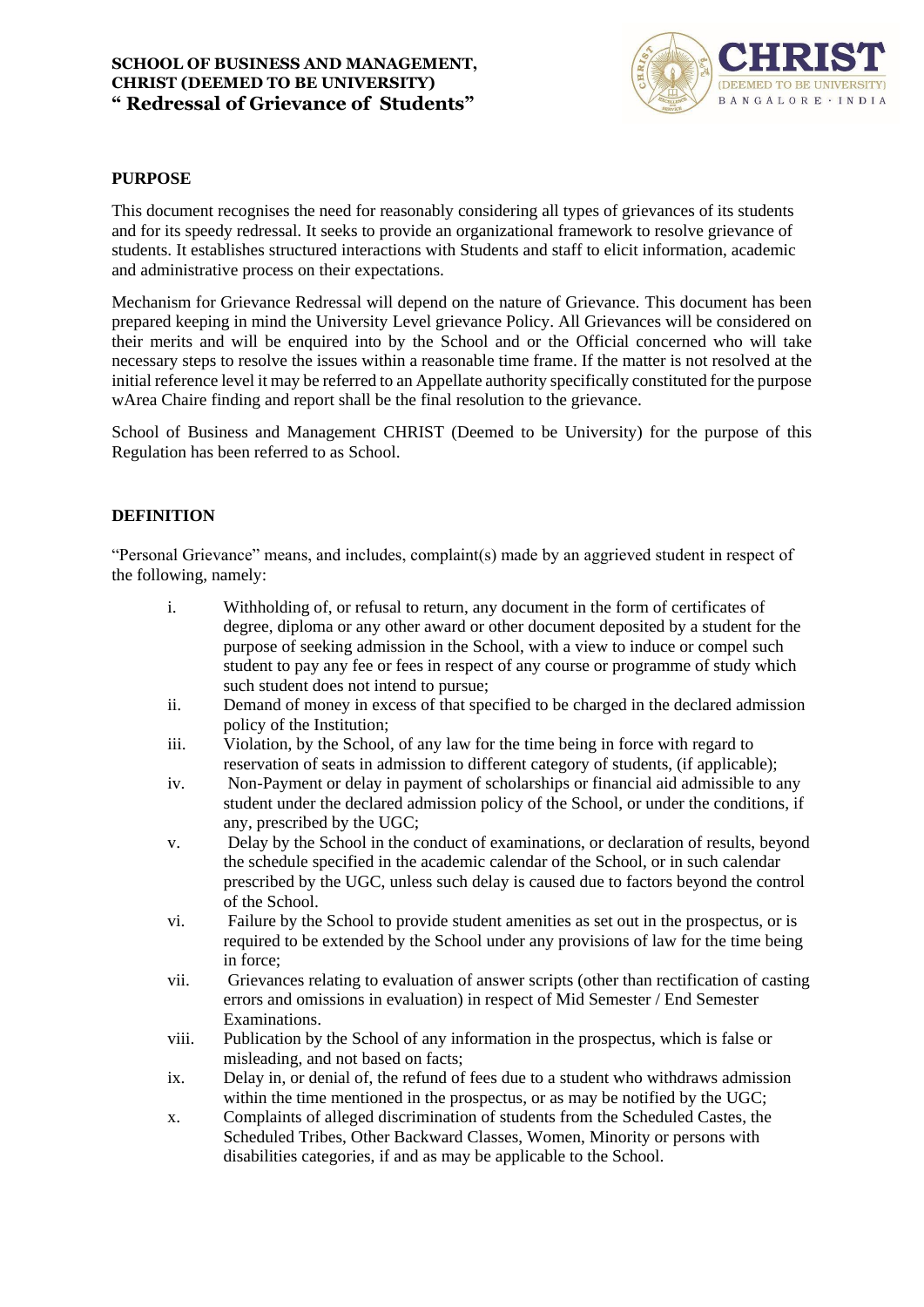

- xi. Denial of quality education as promised at the time of admission or required to be provided; and
- xii. Harassment or victimization of a student, other than cases of harassment, which are to be proceeded against under the penal provisions of any law for the time being in force.

### **SCOPE**

The Policy is being already implemented effectively by Christ University Regulation for Grievance Management – Students and Staff – 2015 the same is replaced by this Regulation duly guided by the provisions contained in the University Grants Commission (UGC) (Redress of Grievances of Students) Regulations, 2019 to the extent it is applicable to CHRIST (Deemed to be University) as a unitary Institution.

Grievances relating to Gender (including sexual harassment) as covered by relevant Guidelines of the UGC including the SAKSHAM Report and the Ragging grievances (of students) within the meaning of Anti-Ragging Regulation of the University (framed as per applicable UGC Guidelines) will be resolved by the Committee/s under the respective Regulations and will not be covered under this Regulation.

The Regulation has been evolved exhaustively and independently to ensure effective Grievance redressal of students enrolled, persons/students applied for admission but not enrolled in all campuses of the school

#### **Regulation for Grievance Redressal–Students 2019**

Student Grievances may be personal or in common and may relate to Academic Issues, Staff-Related Issues or Organisational Issues.

**1. Academic mentoring**: School of Business and Management, CHRIST (Deemed to be University), is a unique structure of interdisciplinary academic pursuit. The focus is to enable students' branch out into the realms of different disciplines facilitate blended learning by primarily concentrating on the *roots* of the main discipline under study. The school realizes its vision to promote high academic standards through a continuous and dynamic review of existing policies and procedures. This has indicated the need for an effective academic mentoring program in the school.

While all students can benefit from mentoring, faculty dispersing this service may need some guidance and support. Recent mentoring research even indicates that a short-lived, less-than-positive mentoring relationship, can actually have a negative impact on participating youth. Hence, it is imperative that programs implement a long-term approach if they have to have positive output. This document provides an outline to the academic mentoring program of the school.

#### **Mentoring Program Policies**

- Students are assigned to faculty from their own discipline.
- The same faculty will be their mentor for their complete tenure at the University (3 years for UG students and 2 years for PG students based on their specialisation.
- Faculty are to meet their mentees and follow up on the student's progress in the following areas:
	- i. Academic performance
	- ii. Co-curricular and extra-curricular activities
		- Other pertinent academic/career guidance may also be provided.
- Faculty may direct students to the campus counselors, for support with respect to personal problems.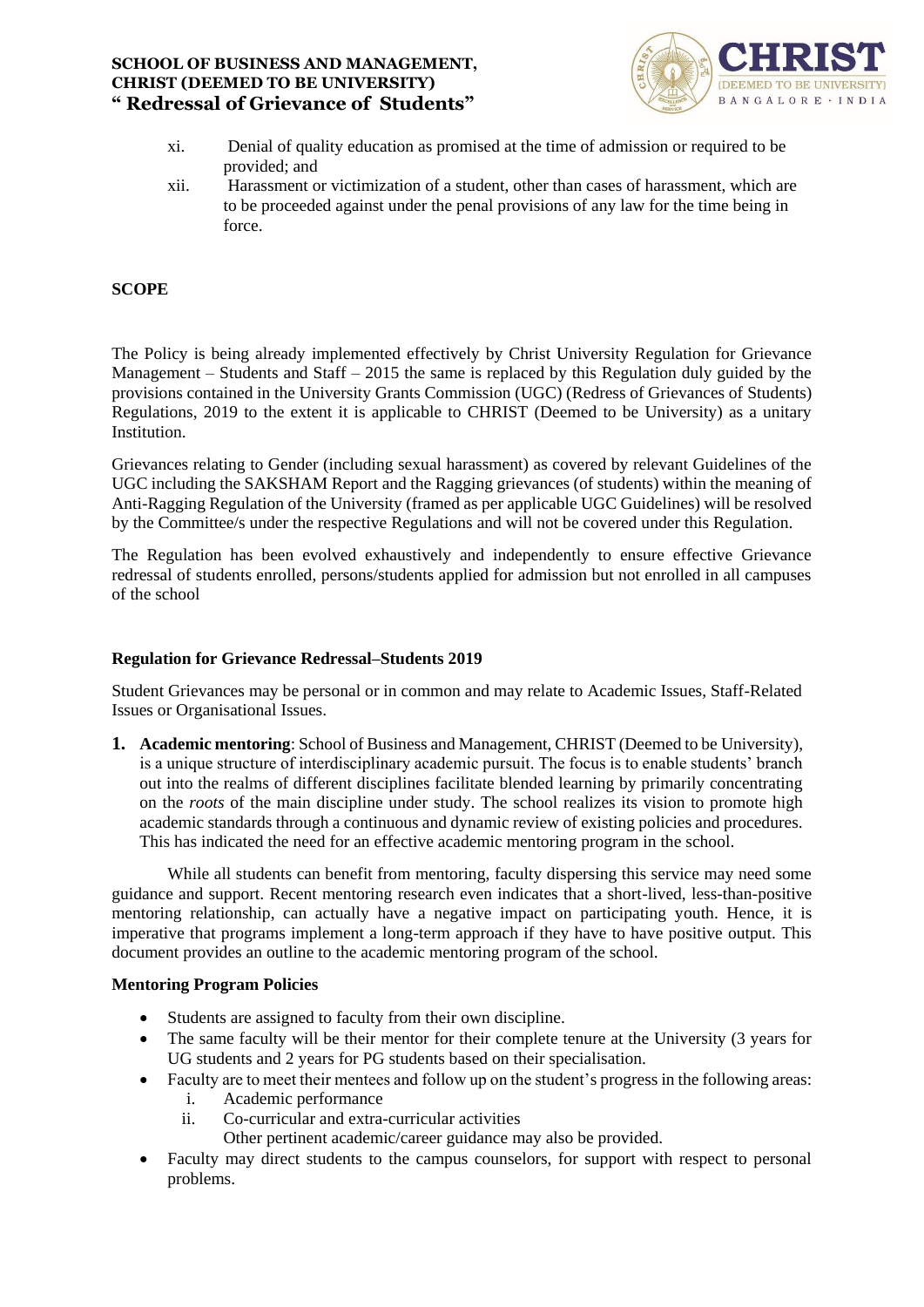

- A record of each mentee may be maintained by the mentor as per the 'Student Mentoring' format. The format comprises of the following sections:
	- A. Student's academic progress summary: to provide a quick overview of academic performance and attendance. Information can be obtained through KP.
	- B. Student's detailed academic performance: to provide details of areas/subjects where the student displays strengths and where he/she may require support. Information can be obtained through KP. Mentor's are to guide students in areas of weakness and provide encouragement.
	- C. Co-curricular and curricular activities: All information pertaining to research work carried out by students, participation in workshops, competitions, fests, etc. are to be recorded based on information given by mentees. The mentor can request for certificates to be shown. Mentors can encourage and acknowledge achievements of mentees.
	- D. Progress in HED/Skill Development: Mentors may grant an overall evaluation based on their observation of mentee's progress with respect to the graduate attributes of the University.
- The student mentoring program shall be used to facilitate the selection of 'Best Outgoing' Student'(For UG program)

### **2.) Authorities for Redressal of Personal Grievances of Students Enrolled**:

The Process of Personal Grievances Redressal in the University shall have three authorities – The mentors to address academic related issues, The Centre for Counselling and Health Services (CCHS), The School Student Grievance Redressal Committee (SSGRC) and the Central Student Grievance Redressal Committee (CSGRC) which shall be the final Appellate Authority.

#### 2.1) **Centre for Counselling and Health Services (CCHS)**

i. The Centre for Counselling and Health Services shall be the point of reference for dealing with student grievances except for Grievances relating to evaluations under Clause 1(vii) which shall be governed by the Guidelines under the Examinations Regulation of the University as amended from time to time and academic related matters which is referred to the mentor/class coordinators.

ii. All personal grievances other than Staff-Related Issues may be referred in writing (Grievance Letter) by the affected student (preferably in the prescribed form) to his/her Counsellor in Charge as soon as possible but not later than five working days from the occurrence of such grievance.

iii. The Counsellor shall give a personal hearing to the student and shall record his/her observations, comments and conclusions with date and time, in the Grievance Letter duly signed by the Counsellor and countersigned by the student.

iv. If the Counsellor is not able to resolve the matter by such hearing, he/she shall forward the documented grievance letter (retaining a copy thereof for record) to the School Student Grievance Redressal Committee within five working days from the first receipt of the Grievance. v. In case of unresolved grievance, the aggrieved student shall resubmit his/her grievance through the online portal provided for the purpose for action by the School Student Grievance Redressal Committee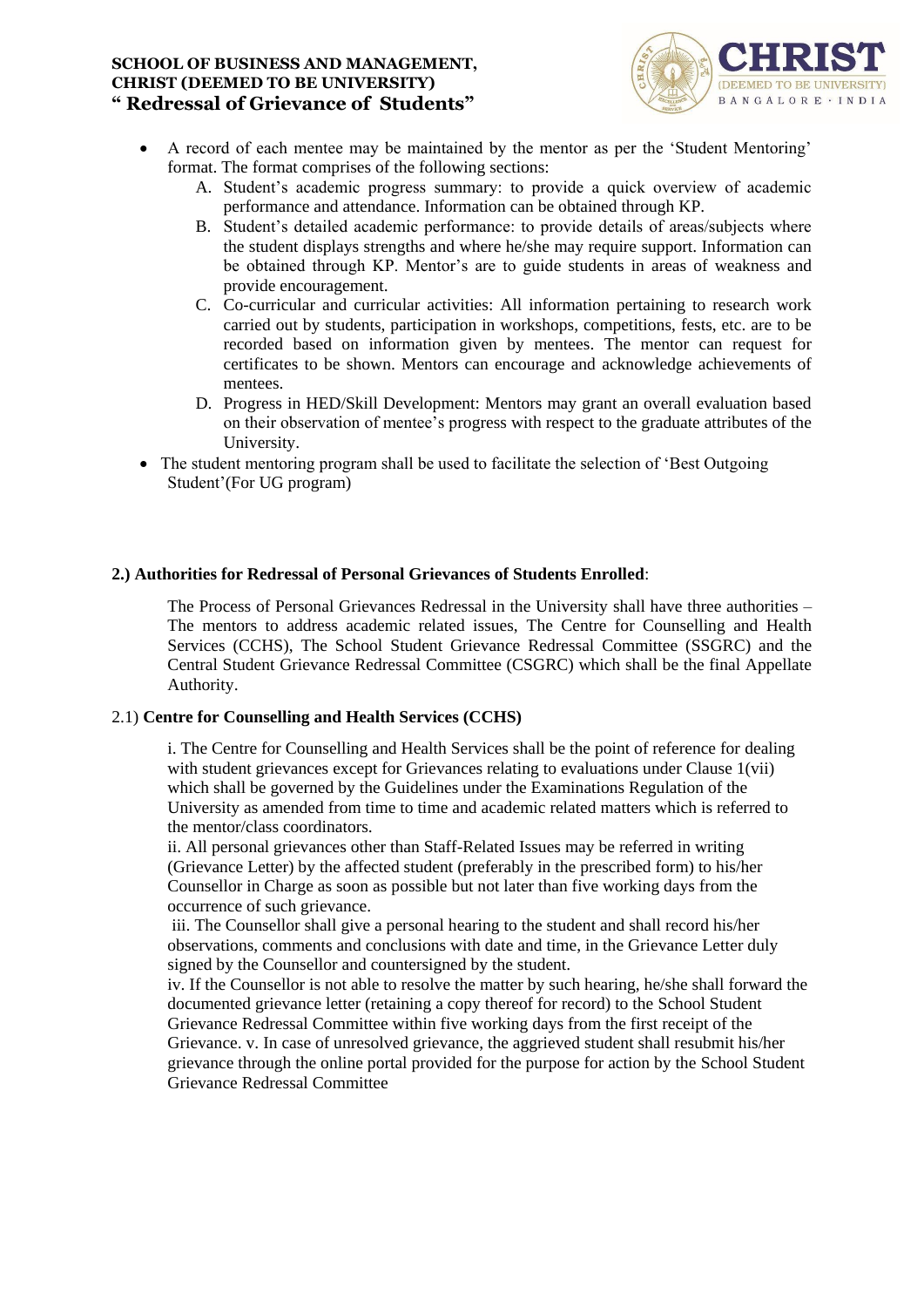

### 2.2 **School Student Grievance Redressal Committee (SSGRC)**

The School Student Grievance Redressal Committee (SSGRC) shall consist of the following Members: i. Dean/Associate Dean for the Department – Chairperson

- ii. Head of the Department. (Member Secretary)
- iii. The Class Teacher/ Coordinator

iv. Two Senior Teachers (Professor/Associate Professor) from or outside the School (as may be decided and nominated with the approval of the Vice Chancellor on the recommendation of the Chairperson)

v. One senior faculty member conversant with Grievance Redressal Mechanism nominated by the Chairperson.

vi. The School representative/staff concerned with or related to the Grievance as may be decided by DSGRC depending on the nature of the Grievance. (Example: Course Validation, Attendance, CIA, Mandatory Certificate Courses/open electives, IPM, Examination, Admission, Accounts, Library, Canteen, Student Welfare etc.). The representative/staff will be a non-member Special Invitee.

vii. A Student Council member of the Class as a non-member Special Invitee.

- 1. The Committee shall meet as and when needed, with a quorum of four Members including the Chairperson. The Chairperson shall have a Casting Vote in case equality of votes by voice/show of hands/ballot.
- 2. The nominated members of the Committee will have a tenure of two years and shall be eligible for re-nomination.

2.2.1 The SSGRC will enquire into the grievance duly considering relevant documents and shall make its decision / recommendation in an equitable and just manner and communicate the same to the Student and to the Director– Student Affairs within 10 working days of reference by the CCHS or by the Student who is not satisfied with the decision of CCHS.

2.2.2 Personal Grievance, if any, with regard to any faculty or staff (including harassment of any nature other than sexual harassment) may be directly referred in writing by the student to the SSGRC who shall deal with the same in accordance with the specified procedure and in strict confidence.

2,2,3 It shall be the duty of the PROGRAM CHAIR and the Dean to ensure that no student is penalised or subjected to any bias for the reason of preferring a personal grievance.

2.2,4 If the student is not satisfied with the decision of SSGRC he/she may prefer an appeal to the Central Student Grievance Redressal Committee (CSGRC) within five working days of intimation of the decision. The appeal may be made on the online portal of the School of Business and Management.

# **2.3) Central Student Grievance Redressal Committee (CSGRC)**

- 1. The Central Student Grievance Redressal Committee (CSGRC) will be the final Appellate Authority (within the University) which shall consist of the following members.
	- i. Director (Student Affairs) / Pro-Vice Chancellor Chairperson
	- ii. One independent Dean/Associate Dean (Nominated with the approval of the Vice Chancellor who will be the Member Secretary)
	- iii. One Independent Senior Professor (Nominated with the approval of the Vice Chancellor)
	- iv. One Senior Counsellor (Nominated with the approval of the ViceChancellor)
	- v. Student Coordinator of the University Student Council will be a Special Invitee.
- 2. The Committee shall meet as and when needed, with a quorum of three Members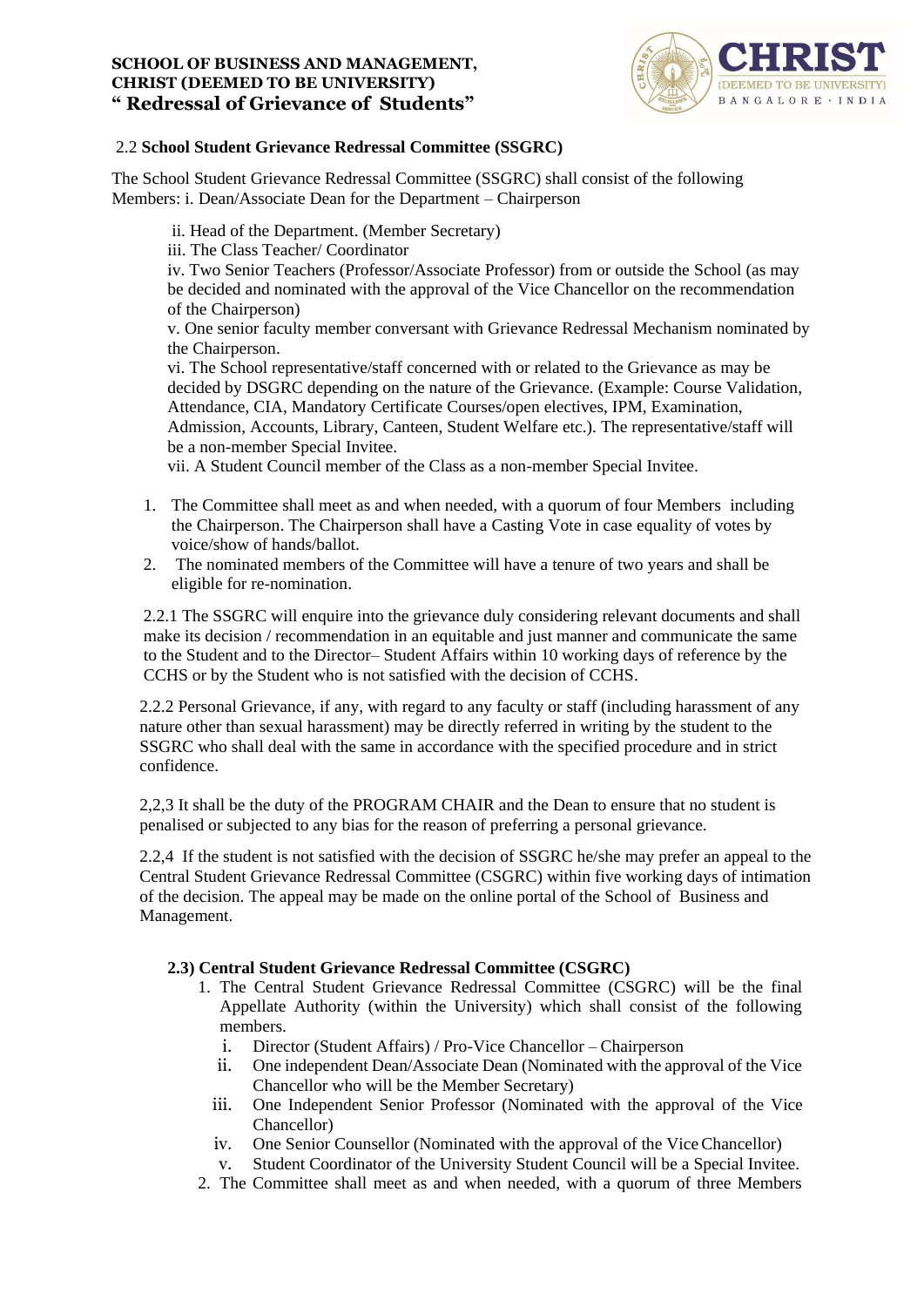

including the Chairperson. The Chairperson shall have a Casting Vote in case of equality of opinions.

- 3. The nominated members of the Committee will have tenure of two years and shall be eligible for re-nomination.
- 4. CSGRC will consider and re-examine the grievance and review the decision of the SSGRC in a judicious and equitable manner and will give its Order which will be final and binding. The CSGRC will deliver its Order within 15 working days from the date of appeal under Clause 2(b)7 above or reference under Clause 3 (iv) below as the case may be.
- 5. If the grievance is against any particular member of either of the Committees, such member shall not participate in the related proceedings of the respective Committee. Four members, other than the interested member, shall constitute the quorum for both the Committees.

### 3) **Grievances relating to Continuous Internal Assessments (CIA's) and other assessments related matters**

- i. All the faculty members shall maintain an open-door policy to address the academic issues or challenges that students face, including queries on the marks awarded to students. Students have to approach the concerned faculty member for any clarification on marks and review of the same.
- ii. Any grievance of the student, with regard to evaluation, shall be first addressed by the respective faculty and if not resolved, it shall be escalated to the Area Chair/Program Chair Concerned. Grievances not resolved at the Area Chair/Program Chair level shall be escalated to the Evaluation Review Committee (ERC) of the TLE Cell. ERC will also address if there are any faculty related issues in evaluation. The ERC shall comprise of the Controller of Examination, TLE Cell Head, Associate Dean and the concerned Area Chair/Program Chair. Detailed process, timeline and the formats to be used for the process are highlighted in Annexure 1. The format of the application and resolution for this process is available in Annexure 2.
- iii. All unresolved grievances can be referred to CoE for resolution at the level of the University.

# **4. Appeal to Ombudsperson:**

- i. Any enrolled student who is not satisfied with the decision of the CSGRC or any person (nonstudent) who is not satisfied with the decision of the UGRAC wishes to appeal against the decision may do so within a period of 15 days of receipt of the decision of the respective authority, by filing an appeal to the Ombudsperson of the South Western Region (covering the States of Kerala and Karnataka and the UT of Lakshadweep.) appointed by the Central Government.
- ii. The Ombudsperson shall hear appeals from an aggrieved student /person, only after the student has availed all other remedies provided under this Regulation.
- iii. While issues of malpractices in the conduct of examination or in the process of evaluation may be referred to the Ombudsperson, no appeal or application for revaluation or re-totalling of answer sheets from an examination shall be entertained by the Ombudsperson unless specific irregularity materially affecting the outcome of specific instance of discrimination is indicated.
- iv. The Ombudsperson may avail assistance of any person, as amicus curiae, for hearing complaints of alleged discrimination.
- v. The Ombudsperson shall make all efforts to resolve the grievances within a period of 30 days of receiving the appeal from the aggrieved student(s)/person(s).
- **4.1 Procedure for Redressal of Grievances by Ombudspersons and Student Grievance Redressal Committees:**
	- a. The University shall furnish, prominently, on its website and in its prospectus, all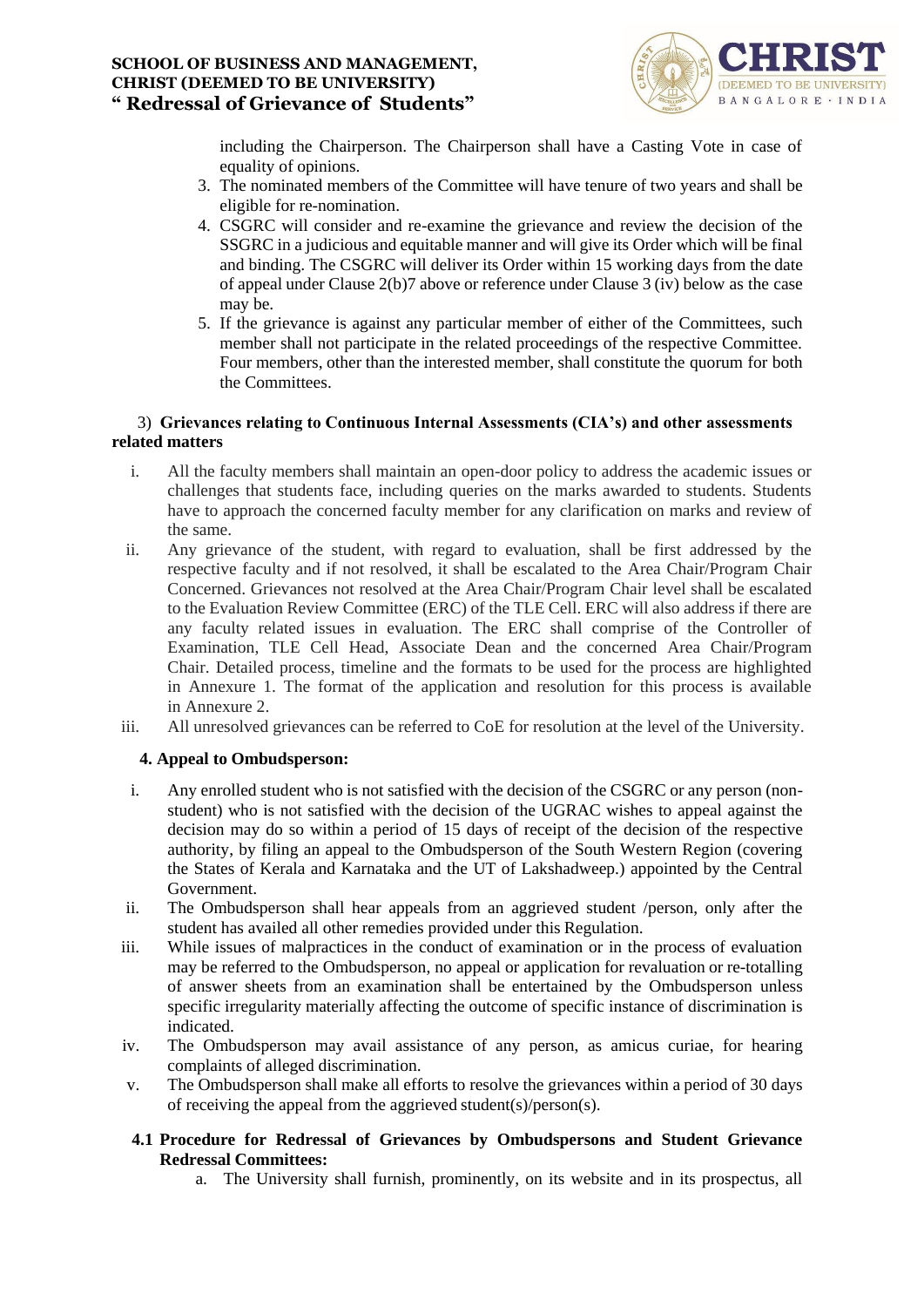

relevant information in respect of the Student Grievance Redressal Committee(s) coming in its purview, and the Ombudsperson for the purpose of appeals.

- b. The University shall, have an online portal where any aggrieved student may submit an application seeking redressal of grievance (other than appeals and grievances relating to evaluations under Clause 1(vii)) in accordance with this Regulation.
- c. On receipt of an online complaint, the appropriate Student Grievance Redressal Committee shall fix a date for hearing within 15 days of receipt of complaint which shall be communicated to the aggrieved student (Complainant).
- d. An aggrieved student shall be required to appear in person although with prior approval may bring in a person (other than an Advocate) to assist him/her in presenting the case.
- e. The Institution shall extend co-operation to the Ombudsperson in early redressal of grievances; and failure to do so may be reported by the Ombudsperson to the UGC, which shall take action in accordance with the provisions of the UGC (Redress of Grievances of Students) Regulations, 2019.
- f. The Ombudsperson shall, after giving reasonable opportunities of being heard to both parties, on the conclusion of proceedings, pass such order, with reasons thereof, as may be deemed fit to redress the grievance and provide such relief as may be appropriate to the aggrieved student.
- g. The Institution, as well as the aggrieved student, shall be provided with copies of the order under the signature of the Ombudsperson, and the Institution shall place it for general information on its website.
- h. The Institution shall comply with the recommendations of the Ombudsperson; and the Ombudsperson shall report to the UGC any failure on the part of the Institution to comply with the recommendations.
- i. The Ombudsperson may recommend appropriate action against the complainant, where a complaint is found to be false or frivolous.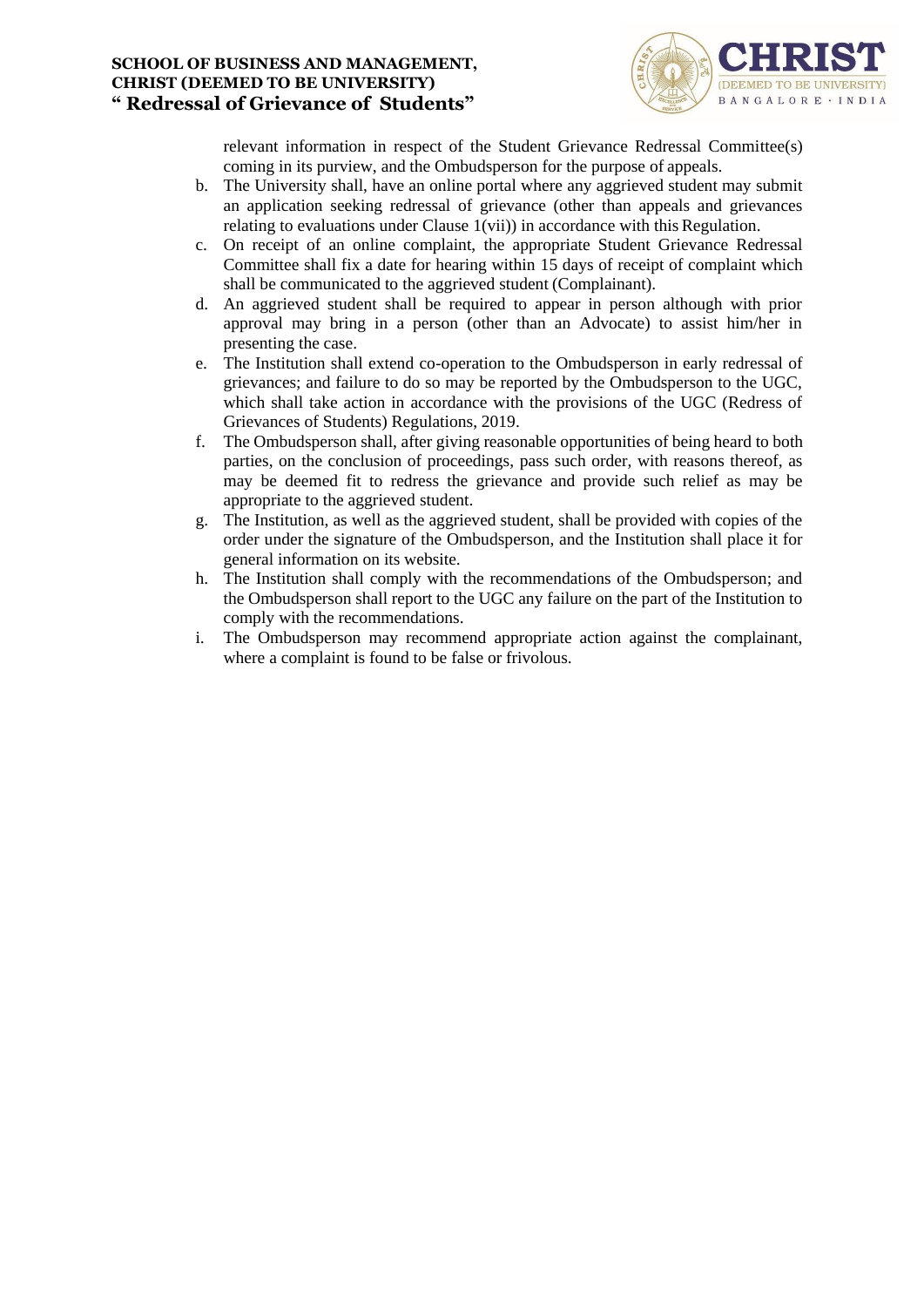

#### **Annexure 1**

Flow chart for the Grievance redressal mechanism is given below. The Grievance redressal has three steps. This process would be applicable for CIA 2 and CIA 3. There is no restriction for any student to use Step 1, where the student can approach the faculty member for review of marks. For Step 2 and Step 3, the difference between the marks claimed and marks awarded should be not less than 10% of the maximum marks for the particular CIA.